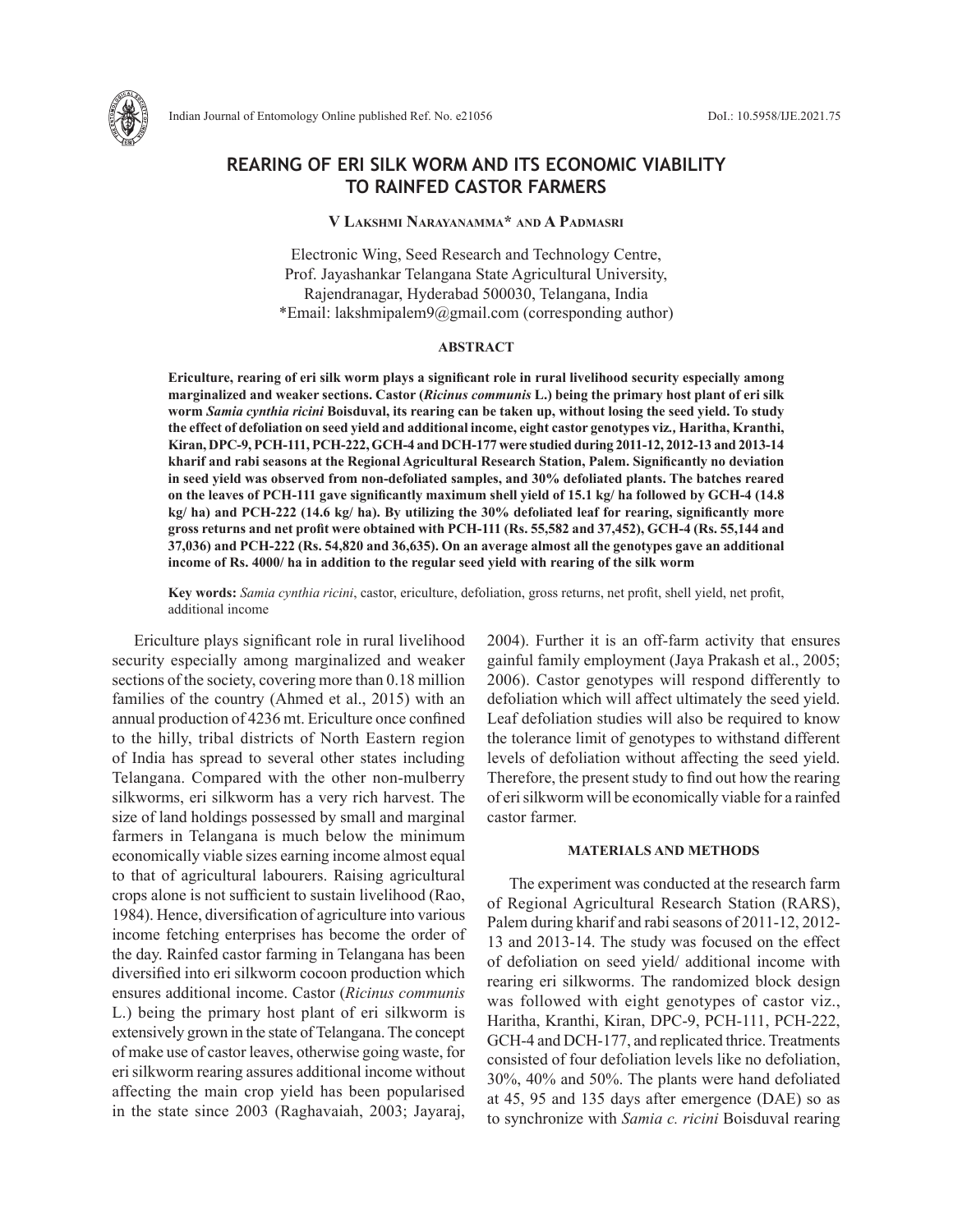cycle. Removed leaf yield from different defoliation levels and total seed yield was quantified. The crop received recommended dose of fertilizers and after every defoliation, the crop was supplemented with nitrogen  $@ 20 \text{ kg/ha}$  and  $K_2O @ 15 \text{ kg/ha}$ . For evaluation of less susceptible accession among the selected genotypes insect infestation was recorded on 20 randomly selected genotypes by counting the number of larvae/ plant in case of defoliators and number of hoppers on top, middle and bottom leaf of the plant along with hopper burn scale  $(0 - No)$  foliage drying;  $1 - Up$  to  $10\%$ drying;  $2 - 10.1$  to 25% drying;  $3 - 25.1$  to 50% drying; 4 – above 50% drying) (Anonymous, 1998). *Samia c. ricini* rearing was conducted in ericulture laboratory established at the RARS, Palem following the standard rearing methods adopted by Dayashankar (1982). Cost of eri silkworm rearing/ 100 dfls, number of eri dfls reared/ ha, eri shell yield were calculated. Similarly cost of cultivation and seed yield/ ha were computed. The economics pertaining to castor cultivation and eri silkworm rearing were computed separately so as to calculate the additional income generated through ericulture. The yield components were subjected to statistical analysis and standard error and significant difference between values were determined following one way ANOVA.

reported during the study. A few castor accessions viz., Haritha, PCH-111, PCH-222 were found tolerant to defoliators during particular years (Lakshmi Narayanamma et al., 2010). However, the infestation of *Empoasca flavescens* was higher than the defoliators and *Liriomyza trifolii*. The varietal preference of castor genotypes to leafhopper indicated that DCH-177 was highly preferred with 104.7 hoppers/ 3 leaves/ plant followed by DPC-9 with 85.5 hoppers/ 3 leaves/ plant (Lakshmi et al., 2005). GCH-4 and PCH-111 were least preferred and recorded 29.2 and 40.1 hoppers/ 3 l/ plant respectively (Table 1). Morphological attributes particularly bloom character was the most important factor in imparting resistance against the sucking pests. GCH-4 had a waxy coating on all parts of the plant (triple bloom), while DCH-177 had waxy coating only on the stem (single bloom) (Lakshminarayana, 2003). Minimum temperature did not show significant influence on *E. flavescens* incidence in all the genotypes except in PCH-111. Morning and evening relative humidity showed significant and negative influence in all most all the genotypes except in Haritha and GCH-4. Similar observations were recorded by Mortale et al., (2007) who observed that *E. flavescens* exhibited significant and negative correlated with maximum temperature.

## **RESULTS AND DISCUSSION**

**Pest incidence Vs castor genotypes:** Three defoliators viz., semilooper, tobacco caterpillar and hairy caterpillars, leafhopper and leaf miner were

**Defoliation vs seed yield:** To know the effect of defoliation on seed yield, leaf number removed ranged from 3 to 8, 4 to 12 and 5 to 15 at 30, 40 and 50% defoliation levels. Exact defoliation levels could not be imposed as definite number of whole leaves was

| Table 1. Incidence of <i>E. flavescens</i> in genotypes of castor (2011-12, 2012-13, 2013-14) |  |  |  |
|-----------------------------------------------------------------------------------------------|--|--|--|

| Genotype       |          |            | Leafhoppers/ 3l/ plant          |          |         |          | Mean     |
|----------------|----------|------------|---------------------------------|----------|---------|----------|----------|
|                | Kharif   | Rabi       | Kharif                          | Rabi     | Kharif  | Rabi     |          |
| Haritha        | 30.4     | 39.8       | 26.3                            | 46.4     | 54.6    | 62.8     | 43.4     |
| Kranthi        | 38.6     | 60.4       | 52.8                            | 52.8     | 49.1    | 72.4     | 54.4     |
| Kiran          | 48.6     | 52.8       | 60.4                            | 67.4     | 42.5    | 60.4     | 58.7     |
| $DPC-9$        | 50.6     | 102.8      | 90.2                            | 78.1     | 80.9    | 110.4    | 85.5     |
| <b>PCH-111</b> | 30.4     | 39.2       | 29.5                            | 39.2     | 40.8    | 20.8     | 40.1     |
| <b>PCH-222</b> | 26.8     | 42.5       | 33.5                            | 38.4     | 62.5    | 56.9     | 45.1     |
| $GCH-4$        | 30.4     | 22.5       | 14.8                            | 30.6     | 30.2    | 26.4     | 29.2     |
| <b>DCH-177</b> | 62.1     | 125.6      | 110.4                           | 90.4     | 105.6   | 120.5    | 107.4    |
|                |          |            | Influence of weather parameters |          |         |          |          |
| Genotype       | Rainfall | <b>RHM</b> | <b>RHE</b>                      | T max    | T min   | Evapo-   | Wind     |
|                |          |            |                                 |          |         | ration   | speed    |
|                |          |            |                                 |          |         |          | (km/hr)  |
| Haritha        | 0.00     | 0.17       | $-0.18$                         | 0.27     | 0.16    | 0.14     | $-0.42*$ |
| Kranthi        | $-0.01$  | $0.20*$    | $-0.33$                         | 0.27     | 0.00    | 0.32     | 0.07     |
| Kiran          | $0.28*$  | $-0.37*$   | $-0.28$                         | $-0.36*$ | 0.30    | $0.44*$  | $0.48**$ |
| $DPC-9$        | $-0.21*$ | $-0.48**$  | $-0.18$                         | $0.40*$  | 0.18    | $0.43*$  | 0.20     |
| <b>PCH-111</b> | $-0.18$  | $0.28*$    | $-0.37*$                        | 0.34     | $0.39*$ | $0.47**$ | $0.51**$ |
| <b>PCH-222</b> | $-0.00$  | $-0.37*$   | $-0.41*$                        | 0.28     | 0.07    | 0.33     | 0.22     |
| $GCH-4$        | 0.01     | 0.14       | $-0.24$                         | 0.25     | $-0.02$ | $0.41*$  | $-0.07$  |
| <b>DCH-177</b> | 0.00     | $0.42**$   | $-0.31*$                        | $-0.32*$ | 0.27    | $0.52**$ | 0.38     |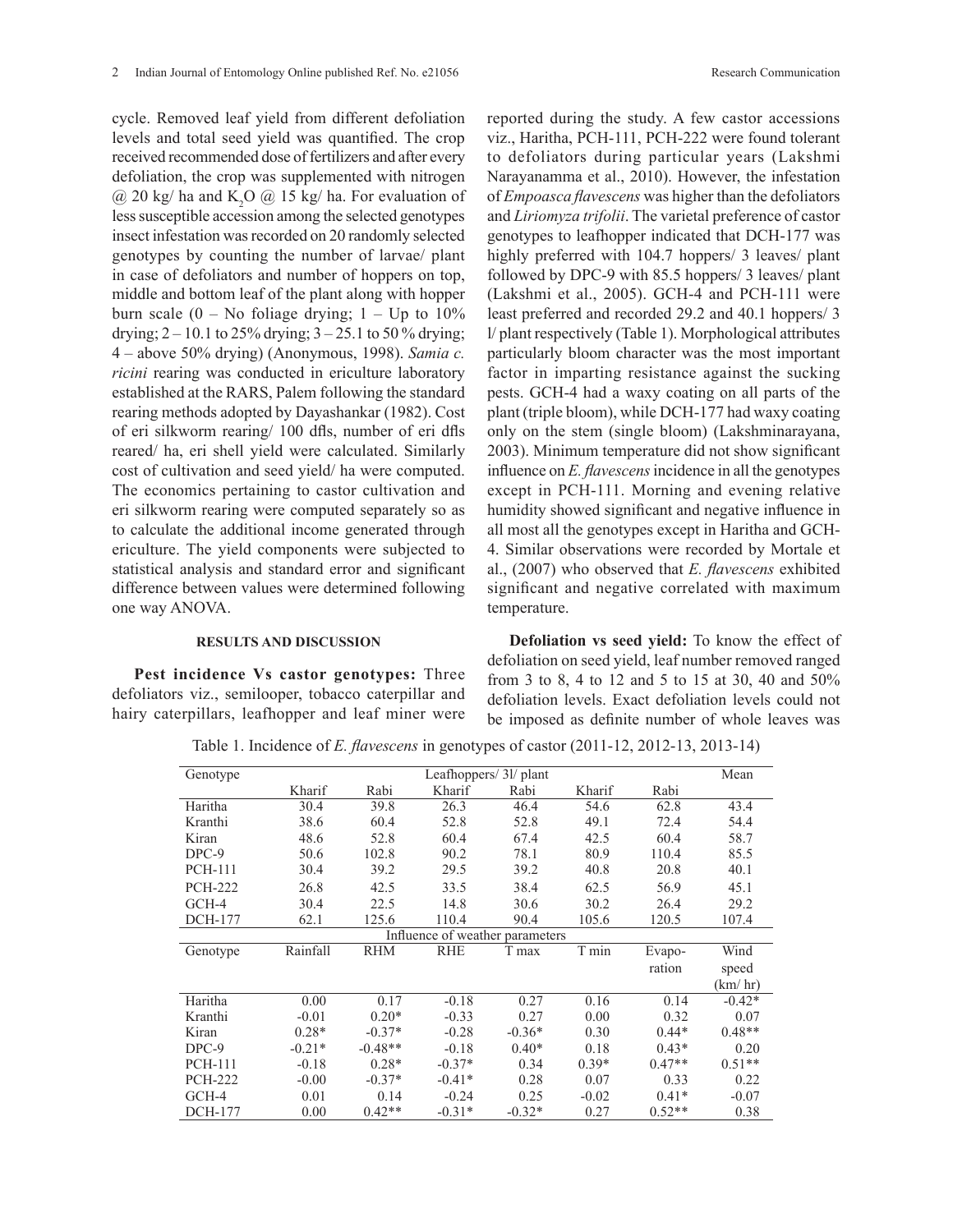removed. On an average 28, 39 and 52% leaf area was removed during three seasons from 30, 40 and 50% defoliation respectively. Significantly no deviation in seed yield was observed from non- defoliation plot and 30% defoliated plants. With 40% defoliation more than 5% yield loss was observed in DCH-177, GCH-4 and PCH-222 genotypes, while with 50% defoliation, the highest yield gap of 20% was observed in DCH-177, while it was 18 and 17% in Kranthi and DPC-9 respectively. On an average, the yield gap was more than 15% in all most all the genotypes at 50% defoliation (Fig. 1). When castor plants were defoliated in the vegetative stage (on/before 45 DAE), they were able to replace all the leaf area lost in a short time and apparently the defoliation in this phase had no impact on the plant. Indeed, there are several studies with crops like soybean, peanut, wheat and sunflower concluding that one event of defoliation on initial stages of vegetative growth had no impact, or in some cases a positive effect on yields (Gazzoni and Moscardi, 1998; Shafiullah et al., 2000; Endan et al., 2006; Ahmadi and Joudi, 2007), although, yield reductions are related when two sequential defoliations were applied (Reichert and Costa, 2003).

**Economics and benefit cost ratio:** The cost of castor cultivation pertaining to varieties is Rs.  $14,760/$ -, C while for hybrids the cultivation cost is Rs.  $15,160/5$ . 54 while for hydrids are cannot best is risk,  $1.21, 1.20$ , difference being due to seed cost. Significantly go maximum seed yield was in PCH-111 (1501 kg/ ha), l GCH-4 (1492  $\text{kg}/\text{ha}$ ) closely followed by PCH-222 (1485 kg/ ha); accordingly gross returns and net profit was high with these genotypes. The CB ratio based on cost of castor cultivation is more with PCH-111  $(1:2.93)$  followed by PCH-222  $(1:2.88)$  (Table 2). On compiling the pooled data of six seasons, cost of eri silkworm rearing was significantly more with PCH-222  $(Rs. 3025/-)$  followed by PCH-111  $(Rs. 2970/-)$  as the genotypes accounted for more number of eri layings/ ha i.e. 275 and 270, respectively. However, it was less with DPC-9 (Rs.  $2354/-$ ), which accounted for least , difference being due to seed cost. Significantly gen was ingu with these genotypes. The  $CD$  ratio based  $(Ks. 5023/-)$  followed by PCH-111  $(Ks. 2970/-)$  as the



Fig. 1. Defoliation vs. seed yield in castor genotypes (pooled data, 2011-12, 2013-14)

number of eri layings reared/ ha (214). Jayaramaiah and Chinnaswamy (1998) estimated that 200 eri dfls can be reared from the leaf obtained from one ha  $\omega$ 25% defoliation, which fetches an additional income of Rs. 3000/-

All the genotypes exerted significant influence on the shell yield. The batch of eri silkworms reared on the leaves of PCH-111 recorded significantly maximum shell yield of 15.1 kg/ ha followed by GCH-4 (14.8 kg/ ha) and PCH-222 (14.6 kg/ ha). These results are in conformity with those of Lakshmi Narayanamma et al. (2013) that the cocoons spun by the worms fed on PCH-111 and GCH-4 genotypes gave significantly superior shell weight. Significantly lowest shell yield was observed I with the leaves of DPC-9 (11.8 kg/ ha). Sannappa and Jayaramaiah (1999) and Devaiah and Dayashankar (1982) opined that the shell weight varied with type of hosts provided at the larval stage. If the castor crop is grown for the seed purpose alone, significantly more gross returns and net profit could be realized by growing PCH-111 (Rs. 48,032 and 32,872) followed by GCH-4 (Rs. 47,744 and 32,584). By utilizing the 30% defoliated leaf for eri silkworm rearing, significantly more gross returns and net profit was recorded with PCH-111 (Rs. 55,582 and 37,452), GCH-4 (Rs. 55,144 and 37,036) and PCH-222 (Rs. 54,820 and 36,635). On an average all most all the genotypes recorded an additional income of Rs. 4000/ ha in addition to the regular seed yield. These results are in conformity with the results of Misra (1999) that when castor was grown only for seed production the net profit was Rs. 2345/ ha, while the net profit was Rs. 5406/- when grown for both seed cum eri cocoon production. Further, Misra (2001) reported 16% net profit when castor was used for seed production and 34% with cocoon production. Suryanarayana et al., (2003) obtained net income of Rs. 11,105/ acre/ year through eri silkworm rearing. On the other hand, Pandey (2003) could get net income of Rs. 3000/ ac. Marked differences in the net cost: benefit ratio was observed among genotypes when they were used both for seed and eri cocoon production. Significantly higher CB ratio was observed with PCH-111 (1:3.44), GCH-4 (1:3.19) and PCH-222 (1:3.18), while the CB ratio was least with DCH-177 (1:2.22).

Thus, castor plants were able to completely regrow their leaf area when 30% defoliation occurred during the crop stage without any influence on the seed yield and defoliation, and beyond this level cause a reduction in the seed yield. That 30% defoliated leaf can be utilized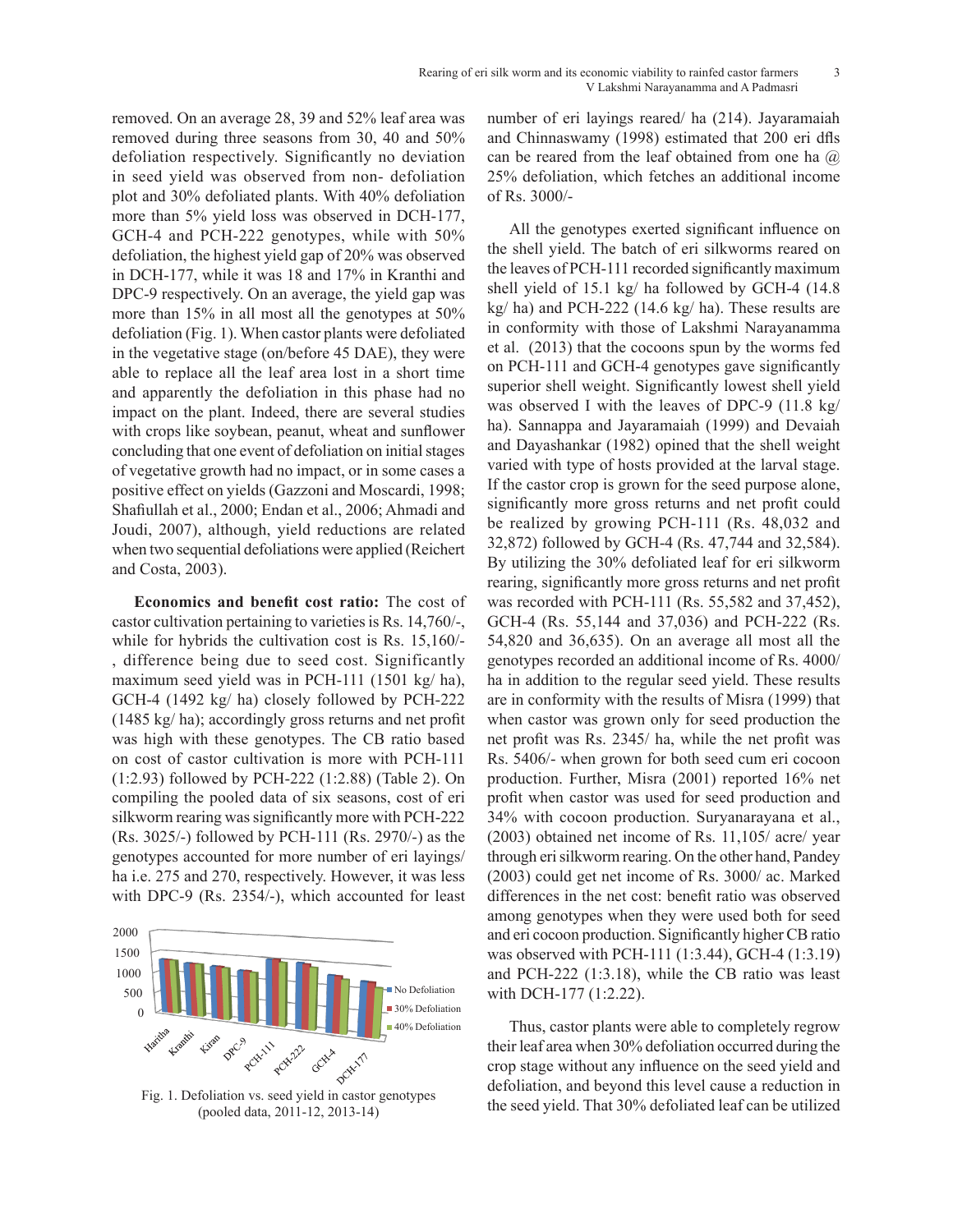$\overline{a}$ l.

l.

| with castor genotypes $(2011-12-2013-14)$                                     |                         |             |            |             |                  |  |  |  |
|-------------------------------------------------------------------------------|-------------------------|-------------|------------|-------------|------------------|--|--|--|
| Genotype                                                                      | Cost of                 | Seed yield  | Gross      | Net profit  | $\overline{C:B}$ |  |  |  |
|                                                                               | castor                  | $(kg)^*$    | returns    | (Rs.)       | Ratio            |  |  |  |
|                                                                               | cultivation             |             | (Rs.)      |             |                  |  |  |  |
| Haritha                                                                       | 14,760                  | 1,405       | 44960      | 30200       | 1:1.65           |  |  |  |
| Kranthi                                                                       | 14,760                  | 1,380       | 44160      | 29400       | 1:1.57           |  |  |  |
| Kiran                                                                         | 14,760                  | 1,315       | 42080      | 27320       | 1:1.52           |  |  |  |
| DPC-9                                                                         | 14,760                  | 1,295       | 41440      | 26680       | 1:1.44           |  |  |  |
| <b>PCH-111</b>                                                                | 15,160                  | 1,501       | 48032      | 32872       | 1:2.93           |  |  |  |
| <b>PCH-222</b>                                                                | 15,160                  | 1,485       | 47520      | 32360       | 1:2.88           |  |  |  |
| GCH-4                                                                         | 15,160                  | 1,492       | 47744      | 32584       | 1:2.52           |  |  |  |
| <b>DCH-177</b>                                                                | 15,160                  | 1,392       | 44544      | 29384       | 1:1.36           |  |  |  |
| F-test                                                                        |                         | Sig         | Sig        | Sig         |                  |  |  |  |
| CD at 5%                                                                      |                         | 142.21      | 234.84     | 148.45      |                  |  |  |  |
| <b>SEM</b> ±                                                                  |                         | 74.24       | 124.09     | 102.6       |                  |  |  |  |
| Cost of production of eri cocoons/ha                                          |                         |             |            |             |                  |  |  |  |
| Genotype                                                                      | $\overline{No. of}$ eri | Cost of eri | Eri shell  | Gross       | Net profit       |  |  |  |
|                                                                               | Dfls reared             | silkworm    | yield      | returns     | (Rs.)            |  |  |  |
|                                                                               |                         | rearing     | $(kg)$ **  | (Rs.)       |                  |  |  |  |
|                                                                               |                         | (Rs.)       |            |             |                  |  |  |  |
| Haritha                                                                       | $\overline{262}$        | 2,882       | 13.2       | 6,600       | 3,718            |  |  |  |
| Kranthi                                                                       | 238                     | 2,618       | 12.4       | 6,200       | 3,582            |  |  |  |
| Kiran                                                                         | 221                     | 2,431       | 12.0       | 6,000       | 3,569            |  |  |  |
| DPC-9                                                                         | 214                     | 2,354       | 11.8       | 5,900       | 3,546            |  |  |  |
| <b>PCH-111</b>                                                                | 270                     | 2,970       | 15.1       | 7,550       | 4,580            |  |  |  |
| <b>PCH-222</b>                                                                | 275                     | 3,025       | 14.6       | 7,300       | 4,275            |  |  |  |
| GCH-4                                                                         | 268                     | 2,948       | 14.8       | 7,400       | 4,452            |  |  |  |
| <b>DCH-177</b>                                                                | 224                     | 2,464       | 11.9       | 5,950       | 3,486            |  |  |  |
| F-test                                                                        | Sig                     | Sig         | Sig        | Sig         | Sig              |  |  |  |
| CD at 5%                                                                      | 3.10                    | 24.21       | 0.18       | 39.18       | 29.24            |  |  |  |
| $SEM \pm$                                                                     | 1.214                   | 4.216       | 0.072      | 10.24       | 8.09             |  |  |  |
| Gross returns and net profit/ ha from castor used for seed production and eri |                         |             |            |             |                  |  |  |  |
| cocoon rearing                                                                |                         |             |            |             |                  |  |  |  |
| Genotype                                                                      | Cost of                 | Gross       | Net profit | $C:B$ ratio |                  |  |  |  |
|                                                                               | cultivation             | returns     | (Rs.)      |             |                  |  |  |  |
|                                                                               | (Rs.)                   | (Rs.)       |            |             |                  |  |  |  |
| Haritha                                                                       | 17,642                  | 51,560      | 33,918     | 1:2.75      |                  |  |  |  |
| Kranthi                                                                       | 17,378                  | 50,360      | 32,982     | 1:2.62      |                  |  |  |  |
| Kiran                                                                         | 17,191                  | 48,080      | 30,889     | 1:2.58      |                  |  |  |  |
| $DPC-9$                                                                       | 17,114                  | 47,340      | 30,226     | 1:2.55      |                  |  |  |  |
| <b>PCH-111</b>                                                                | 18,130                  | 55,582      | 37,452     | 1:3.44      |                  |  |  |  |
| <b>PCH-222</b>                                                                | 18,185                  | 54,820      | 36,635     | 1:3.18      |                  |  |  |  |
| GCH-4                                                                         | 18,108                  | 55,144      | 37,036     | 1:3.19      |                  |  |  |  |
| <b>DCH-177</b>                                                                | 17,624                  | 50,494      | 32,870     | 1:2.22      |                  |  |  |  |
| F-test                                                                        |                         | Sig         | Sig        |             |                  |  |  |  |
| CD at $5\%$                                                                   |                         | 535.81      | 282.4      |             |                  |  |  |  |
| $SEM \pm$                                                                     |                         | 186.12      | 195.6      |             |                  |  |  |  |

Table 2.Economics of castor seed production/ eri cocoon production

\*Castor seed cost- Rs. 32/ kg; \*\*Cost of eri cocoon shell- Rs. 500/ kg

for growing eri silkworms and can get an additional income of Rs. 5000/ ha. However, by utilizing PCH-111, PCH-222 and GCH-4 genotypes farmers can reap higher gross and net returns with more CB ratio.

## **ACKNOWLEDGEMENTS**

The authors thank the National Bank for Agriculture and Rural Development (NABARD) for their financial assistance.

#### **REFERENCES**

- Ahmadi A, Joudi M. 2007. Effect of timing and defoliation intensity on growth, yield and gas exchange rate of wheat grown under well watered and drought conditions. Pakistan Journal of Biological Sciences 10: 3794-3800.
- Ahmed S A, Sarkar C R, Sarmah M C, Ahmed M, Singh N I. 2015. Rearing performance and reproductive biology of eri silkworm, *Samia ricini* (Donovan) feeding on *Ailanthus* species and other promising food plants. Advances in Biological Research 9(1): 07-14.